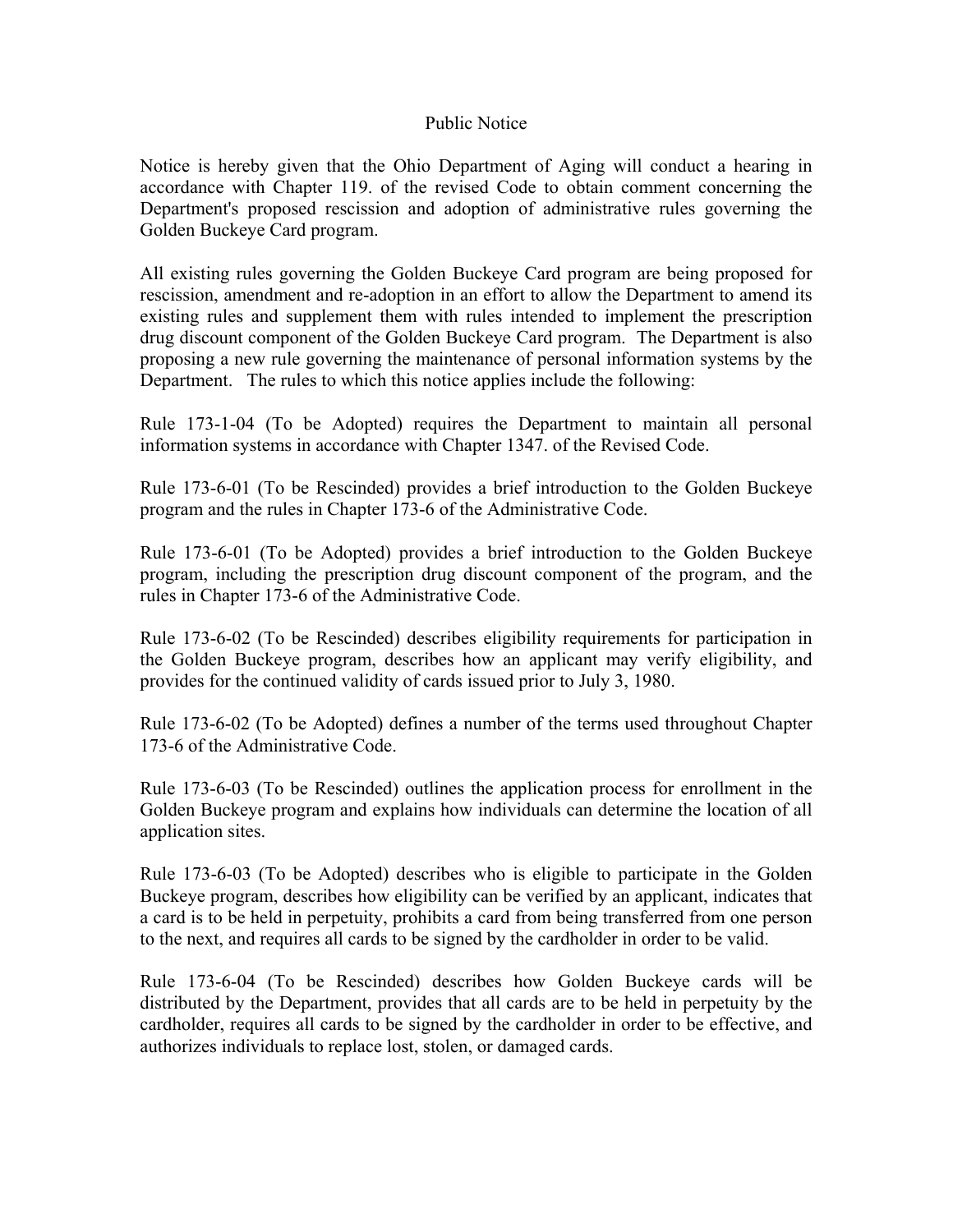Rule 173-6-04 (To be Adopted) describes how the Department of Aging and/or its administrator(s) will distribute Golden Buckeye cards to the public, allows applicants to apply for their cards at application sites or through the mail, allows cardholders to replace lost, stolen or damaged cards.

Rule 173-6-05 (To be Rescinded) describes the application process merchants must follow in order to participate in the Golden Buckeye program, requires merchants to agree to certain terms and conditions as a prerequisite to participating in the program, and authorizes a merchant and/or the Department of Aging to terminate the merchant's participation in the program simply by providing written notice to that effect to the other party.

Rule 173-6-05 (To be Adopted) describes the application process merchants and service providers must follow in order to participate in the Golden Buckeye program, requires merchants and service providers to agree to certain terms and conditions as a prerequisite to participating in the program, makes participation in the program subject to approval by the Department, and authorizes either a merchant/service provider and/or the Department of Aging to terminate the merchant's/service provider's participation in the program simply by providing written notice to that effect to the other party.

Rule 173-6-06 (To be Adopted) indicates that the Department of Aging may maintain a database of information obtained by the Department from cardholders participating in the Golden Buckeye program, describes restrictions that apply to the Department's use of cardholder information, authorizes an administrator to maintain a database of information obtained from cardholders, establishes certain requirements that must be met before an administrator may establish and use such a database, places limits upon a provider's use of such a database, requires cardholders to opt-in to an administrator's plans before the administrator can use personally identifiable information concerning any cardholder, recognizes the General Assembly's decision to exempt certain program records from disclosure under Ohio's public records law.

Rule 173-6-07 (To be Adopted) notes that the Department of Aging may contract with one or more entities to administer prescription drug discount programs on behalf of the Department, requires contracts to be awarded through a competitive sealed proposal process conducted by the Department of Aging or through the Department of Administrative Services, establishes certain criteria in order for a proposal to be accepted by the Department of Aging and considered for final award, specifies the length of time these contracts may be in effect, recognizes that the Department of Aging may terminate the contract and/or may require an administrator to modify its conduct of a program for certain reasons, recognizes that the Department of Aging must obtain Controlling Board approval before entering into any contract or contract extension with any entity.

Rule 173-6-08 (To be Adopted) places a number of restrictions and obligations upon administrators with regard to their administration of prescription drug discount programs while under contract with the Department of Aging.